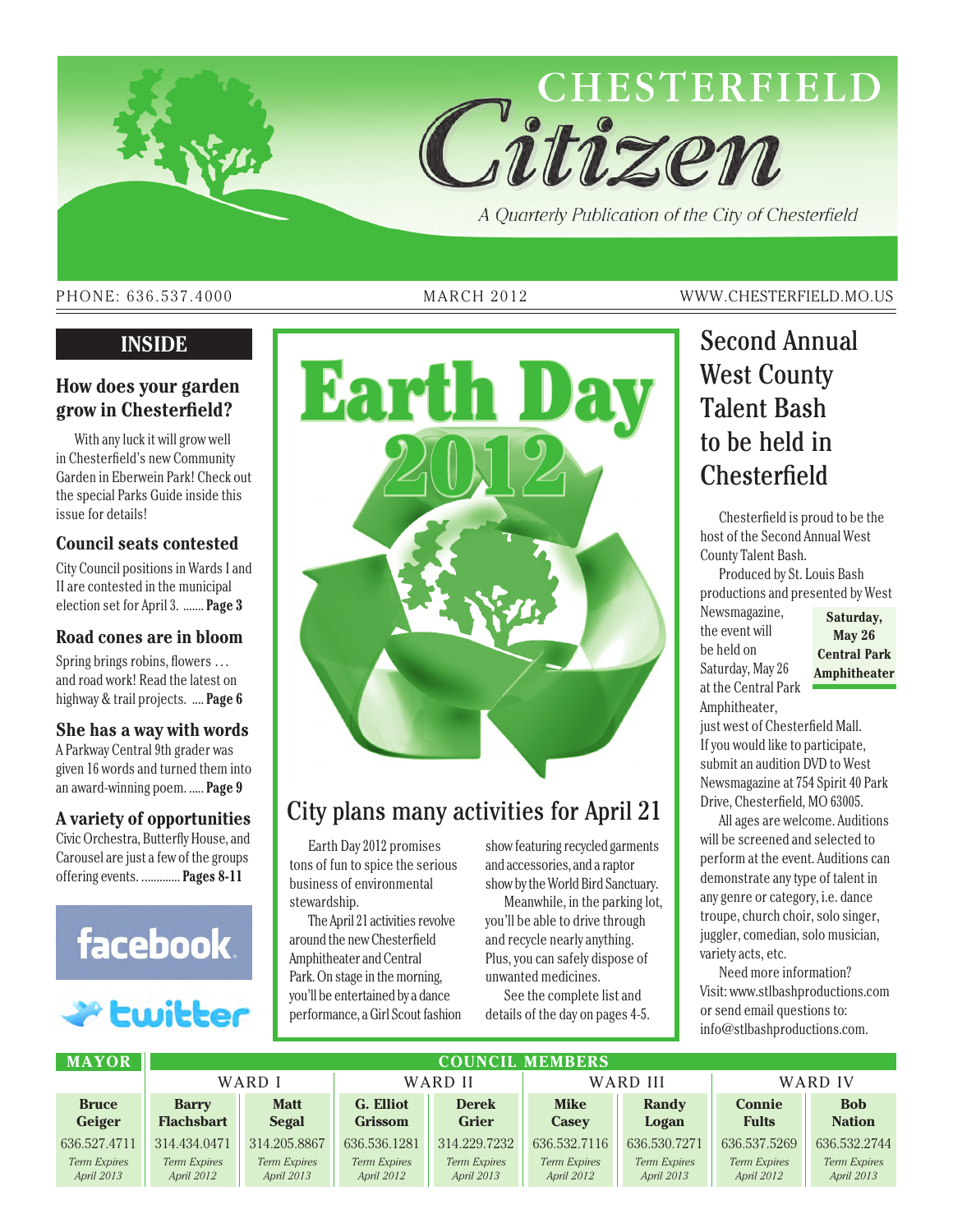

## Our city is achieving goals and living well within our budget

The year 2011 ended as one of the most successful in our City's history. Most of the facilities and enhancements promised with Proposition P, the half-cent sales tax for Parks, were delivered in 2011.

This includes the Chesterfield Amphitheater, Central Park trails, the first section of the Riparian Trail, the addition of fields and facilities at the Chesterfield Valley Athletic Complex, the opening of Eberwein Park with the very successful new dog park and completion of several miles of the Monarch-Chesterfield Levee Trail. On the financial side, sales tax receipts in the fourth quarter and for the year ended well above expectations. This, combined with expenditures remaining below budget, left us in a strong financial position.

**The new American Girl store** at the Chesterfield Mall remains on schedule to open in April and will undoubtedly be a welcome addition for those of us with daughters or granddaughters. The competition for the development of an upscale outlet mall continues, and the leasing market will soon dictate which of the projects will be successful. The City will not be the ultimate arbiter of which outlet mall location will be successful; it will be determined by which competitor is able to attract the highest quality tenants.

gaining momentum, and we expect that they will submit rezoning and development plans soon. Approximately 40 acres have been purchased at the southeast corner of Clarkson and Highway 40 for the project. This site will become the headquarters for Mercy as well as house a state-of-the-art Virtual Care Center and possibly an orthopedic hospital. When completed there will be over 2,000 jobs at the Chesterfield campus.

**In 2012 we will see** significant infrastructure improvements throughout the city. MoDOT's Highway 141 project continues to be on schedule with a completion date of mid-2012. As promised, we have committed funds for beautification efforts at the Ladue/Hwy. 141 intersection and are exploring options to make the Olive/Hwy. 141 intersection an attractive entrance to the city as well. The County's Baxter Road project is scheduled for completion during the fourth quarter, significantly improving the aesthetics and movement of traffic along Baxter Road. The Appalachian Trail road improvements from Olive to Beaver Creek are scheduled to begin in May.

The long awaited realignment of the Long/ Wild Horse Creek/Kehrs Mill Road intersection began in late December and is expected to last 19 months. This is a very large and complicated project impacting thousands of commuters on

a daily basis. There are several phases to this project with a variety of detours and closures. Please visit the City's web site or page 6 of this newsletter for more information about the project. When completed, the project will alleviate much of the back-up at this intersection and significantly improve the flow of traffic along Wild Horse Creek Road.

**The Parks Guide includes** the schedule of free concerts, movies and events at the Chesterfield Amphitheater. I encourage you to join friends and family and enjoy as many of these events as possible, as well as the other amenities that Central Park offers. In addition, we are scheduling our biggest-ever Earth Day celebration at the amphitheater this year. Come out and enjoy the festivities.

Elections for council members will take place on April 3, with competitive races in Wards 1 and 2. I encourage you to get to know the candidates and to get out and vote. It is at the local level of government that you as a citizen can have the most impact on what happens in your community.

Harne Leiger

**Bruce Geiger, Mayor**

#### **Chesterfield Citizen**

The Mercy health care expansion is

Published four times a year by the City of Chesterfield.

Chesterfield City Hall 690 Chesterfield Parkway West Chesterfield, MO 63017-0670

Phone: 636.537.4000 Email: info@chesterfield.mo.us Web: www.chesterfield.mo.us

## Free Document Preparedness seminar offered April 26

Due to the popularity of the first Document Preparedness seminar when it was offered in September, the City is again bringing this course to the public.

The free event will be held on Thursday, April 26 at 7 p.m. in the Council Chambers at City Hall, 690 Chesterfield Parkway West.

The St. Louis area is no stranger to damaging spring storms and tornados. Are your important documents retrievable or in a safe place if your belongings are destroyed?

Discover the important items and documents that persons in your household would

need in case of a natural disaster, life crisis or untimely death.

Kimberly Meredith, professional organizing consultant, will share details on how you can be prepared for an unforeseen emergency.

**Seminar Thursday April 26 7 p.m. City Hall**

Additionally, Dana Vouga from the Vouga Elder Law firm will be available to answer legal questions. Vouga is an Asset Protection Specialist. No RSVP required.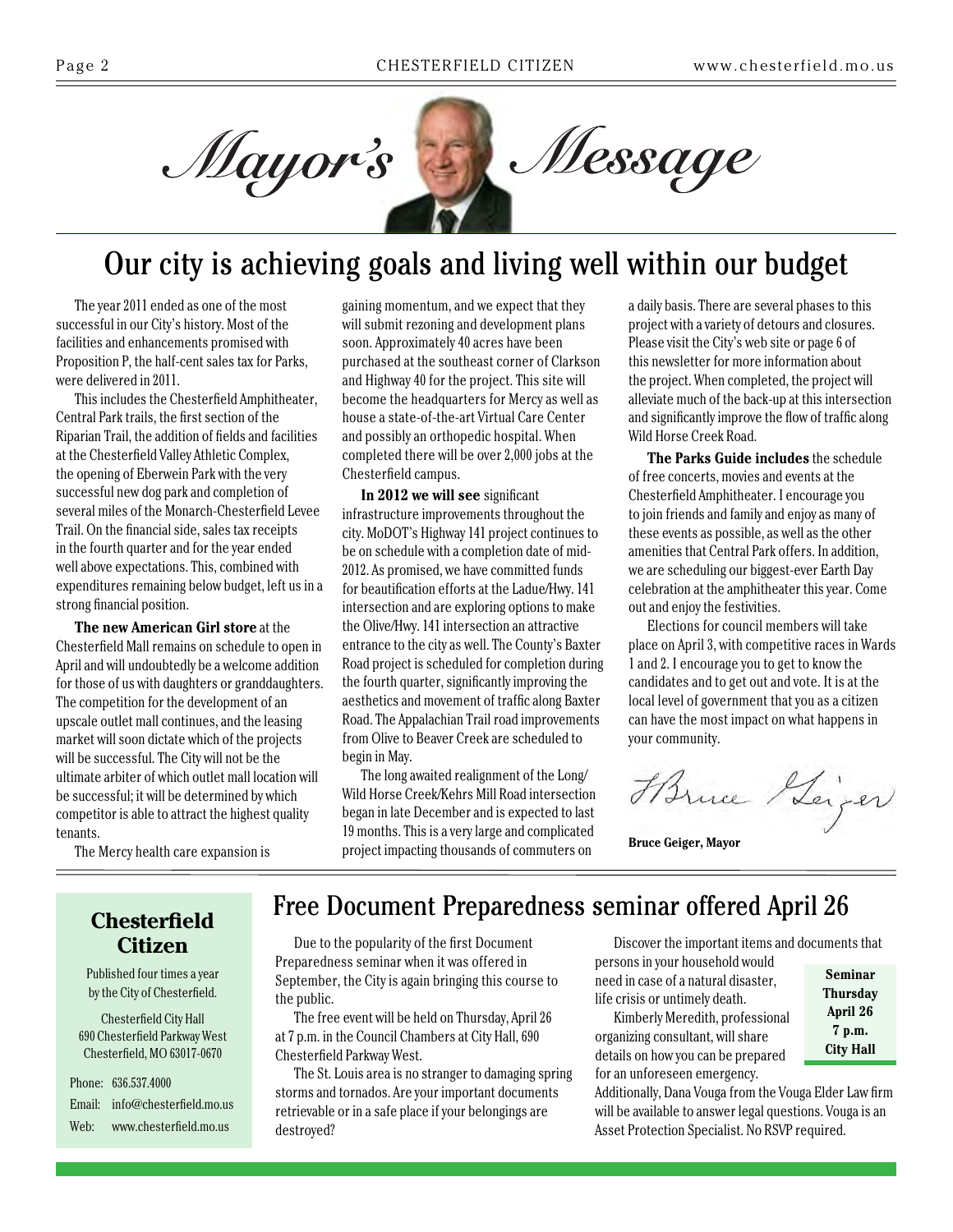## **From City Hall**

### **Candidates line up for City Council election April 3**

The following individuals have filed for the office of City Councilmember:

> **Ward I** Barry Flachsbart (incumbent) David Arbogast **Ward II** Elliot Grissom (incumbent) Tania Pappas **Ward III** Mike Casey (incumbent) **Ward IV** Connie Fults (incumbent)

To vote in the April 3 municipal election, you must be registered. To register to vote in St. Louis County, you must be: 18 years of age by Election Day, a U.S. Citizen, and a St. Louis County resident.

You can register to vote at City Hall, at any St. Louis County library, at the office of the St. Louis County Board of Election Commissioners, or at a driver's licensing office while applying for or renewing a driver's license. The Missouri Voter Registration Application is also available online at:

www.stlouisco.com/elections.

Additionally, registration forms can be mailed by calling City Hall at 636.537.6717. The deadline to register for this election is March 7.

### **Proper Placement of Campaign Signs**

Chesterfield ordinances permit placement of political signs endorsing candidates seeking public political office on private property (outside of the right of way).

The maximum area for any one sign shall be eight square feet, with a total area of 16 square feet permitted for each lot or unit. The signs should be removed within seven days after the election.

www.chesterfield.mo.us CHESTERFIELD CITIZEN Page 3

#### **Police**

## loved one in **Don't fall victim to a phone scam!**

*Police advise you always make certain who's on the other end of the line*

**Caller:** Hey, Grandpa, it's me. I am in trouble, and I need some help right away.

**Grandpa:** Who is this? Is this Tony? **Caller:** Yeah, yeah, it's Tony, and I

really need your help, Grandpa. **Grandpa:** What's wrong, Tony?

**Caller:** Grandpa, I'm in Toronto and have been arrested. Can you send me \$2000, as soon as possible for bond? You can wire the money to me in care of my friend, John Doe.

Every day somewhere in the United States, a conversation similar to this takes place, and loving relatives are bilked out of significant amounts of money, believing that they are helping a

financial distress. When you receive such a call try to maintain your composure and ask questions of the caller to verify that they are a family member.

Ask questions such as:

- The name of your spouse.
- The name of the caller's parents and other relatives.
- Questions on subjects only known to the family members.
- Ask for a call-back telephone number. And last, but not least, call

other relatives to verify the current location of the relative you believe has called. If you suspect fraud, do not hesitate to contact the police department. Often the subjects are not even within the United States, but making the police department aware of these ongoing attempts can help get the word out.

## Chesterfield Safety Fair offers tips for the whole family

The Chesterfield Safety Fair is expanding and will deliver more information than ever.

This year's fair is from 10 a.m. to 2 p.m. on Saturday, June 2. It includes participation by Chesterfield's Police and Parks & Recreation departments and features a wide variety of safety information for the entire family.

Fair topics include bicycles, vehicles, pets, home safety and

health. The St. Louis County Bomb and Arson Department also will be there with its bomb robot. If weather permits, the ARCH helicopter will make an appearance. Darin the Lion from DARE and McGruff the Crime Dog will join in the fun. Other law enforcement agencies, fire departments, and local businesses also will help educate families on safety issues. The Family Aquatic Center will

reduce admission to the children's rate of \$3 for Chesterfield residents or \$6 for non-

residents. Various water safety demonstrations will take place at the pool during this time.

**Safety Fair Saturday June 2 10 a.m.-2 p.m Central Park, Aquatic Center**

Non-pool activities take place in Central Park.

## Citizen Police Academy begins 9-week schedule in May

The Chesterfield Police Department is accepting applications for its 14th Citizen Police Academy.

The program allows participants to learn about various aspects of the police operation, including patrol procedures, traffic and DWI enforcement, crime scene

investigation, and criminal investigations. The program will also include role-playing activities.

The session begins Monday, May 7, and meets from 7-9 p.m. once a week for nine weeks at the Chesterfield Police Department, 690 Chesterfield Parkway West. Applicants must be 21 or older.

Applications may be picked up at the Chesterfield Police Department or downloaded from the city web site http://www.chesterfield.mo.us/ citizen-police-academy.html. Deadline for registration is April 20. Class size is limited to 20. For further information call Lt. Cheryl Funkhouser at 636.537.6780.

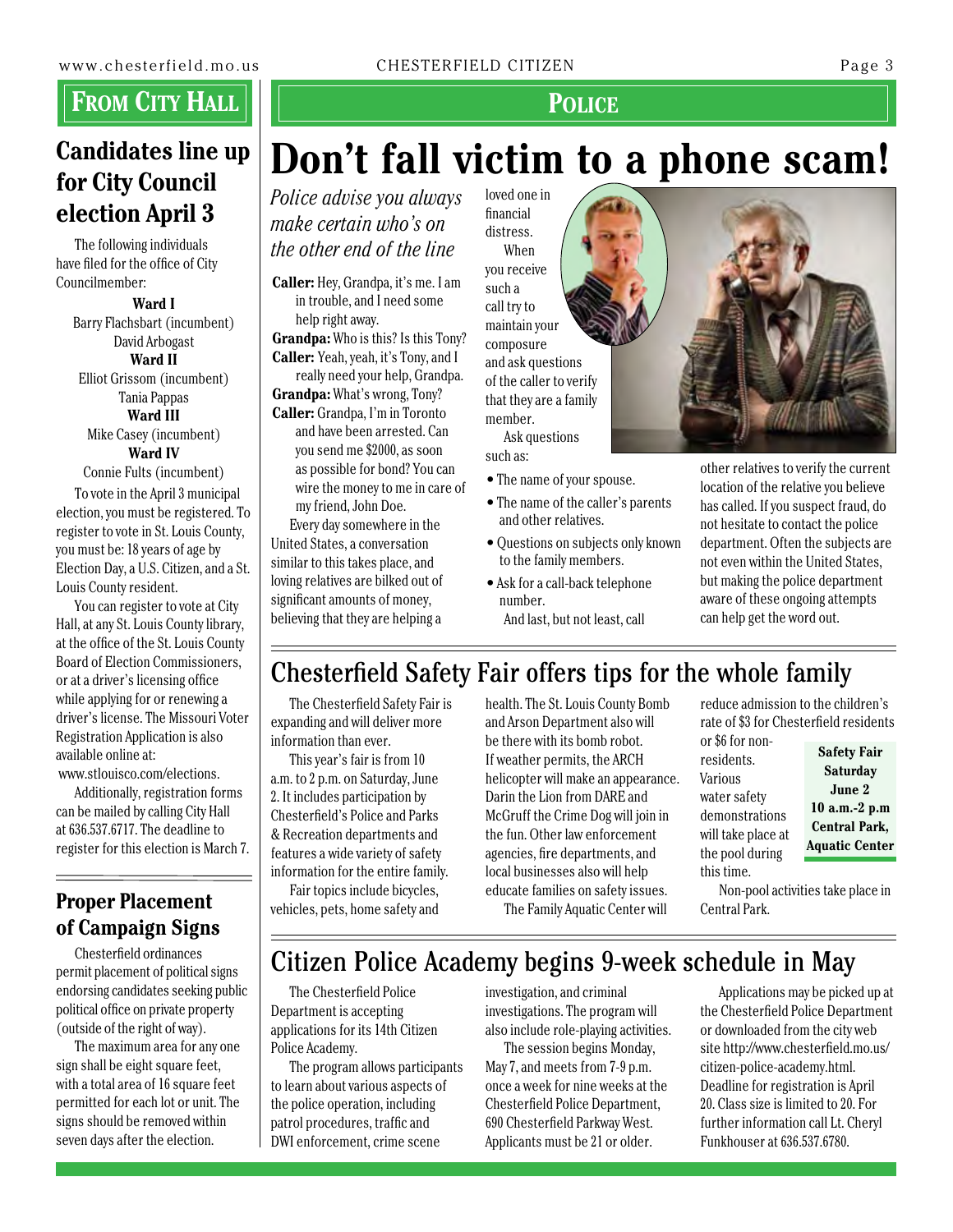#### **Citizens Committee for the Environment**



## **Chesterfield gears up for 21st annual Earth Day**

A variety of on-stage performances will highlight Chesterfield's 21st Annual Earth Day.

The popular event on Saturday, April 21, is centered around activities at the Chesterfield Amphitheater from 9 a.m. to noon. In partnership with the Recycling Becomes Me campaign, numerous vendors will be selling up-cycled and recycled arts and crafts items, in addition to providing information on a variety of topics related to sustaining the environment.

Kids can create a recycled art project with Chesterfield Arts, and the Girl Scouts will be collecting personal care items for their April Showers drive.

#### **Free trees**

Native trees such as redbuds, dogwoods, elderberries and many other varieties will be given away along with a variety of other items.

#### **Amphitheater stage performances**

9 a.m. Opening Ceremony & Tree City USA Award presentation

9:30 a.m. Dance Performance by Sohum Creative Arts – combines Indian classical movements with modern dance forms for a fusion of eastern and western styles.

10 a.m. Recycled/Reused Content Fashion Show – Girl Scout Troop 1711 11 a.m. Raptor Education Show – World Bird Sanctuary

#### **Drive-through recycling**

Recycle nearly anything in the drive-through recycling area on the Central Park parking lot from 9 a.m-2 p.m. The City's new partner for this event is Habitat for Humanity. Items that are being collected at the free, convenient drive-thru event include:

- All single stream items such as newspaper, glass, and plastics by Allied Waste
- Plastic planting pots and light bulbs by Home Depot
- All types of batteries (some may

have a fee) by Batteries Plus

- Electronics (TVs, computers, small appliances) by WITS
- Used clothing, linens, and paired shoes by REMAINS, Inc.
- Shredding of confidential Documents by CINTAS (5-box limit)
- New and used building materials and home supplies by Habitat for Humanity's ReStore program. See habitatstl.org

#### **Earth Day vendor information**

If you would like to participate as a vendor at Chesterfield's Earth Day,

### **Finding Earth Day**

**Saturday, April 21**

Central Park Amphitheater for vendors & entertainment – 9 a.m.-noon Central Park parking lot for drive thru recycling – 9 a.m.-2 p.m. Call 636.537.4000 for more information or visit www.chesterfield.mo.us

fill out the vendor application found in the Earth Day section of the City's web site, or call 636.537.4000 for information. Vendors will be placed on the concourse area inside the Chesterfield Amphitheater.

Fees are \$20 for not-for-profit organizations; \$40 for all others. Tent and table rental is available as well through Tent Pro, or vendors may provide their own.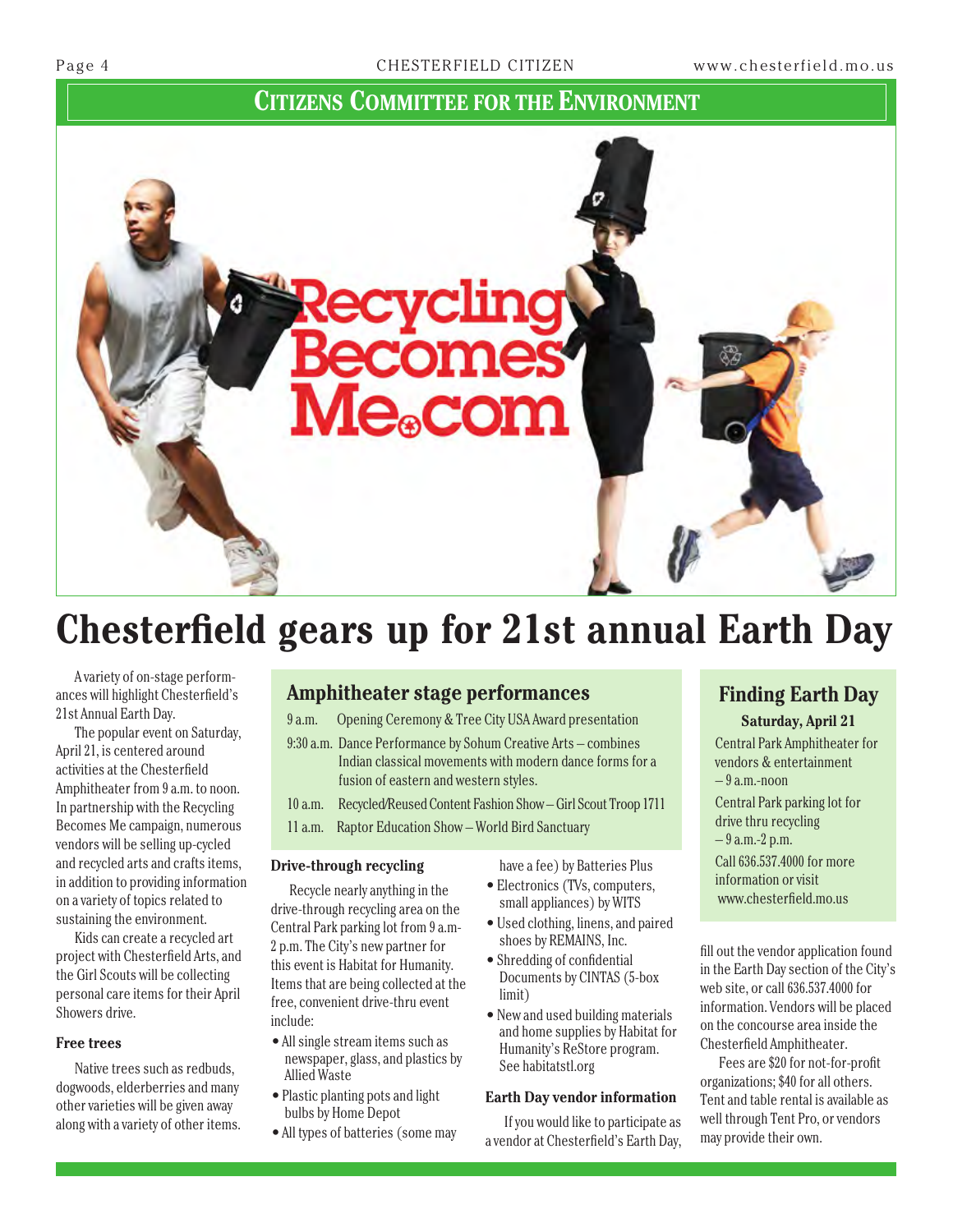### **Citizens Committee for the Environment**

### **City residents challenged to expand recycling efforts this year**

Did you know that by recycling just 5 percent more than last year, St. Louis County could fill the Edward Jones Dome three feet high, 25 times over with the amount of recyclables collected?

Increasing curbside recycling is the goal of St. Louis County and the City of Chesterfield's public education initiative – Recycling Becomes Me.

It's so easy to recycle in your curbside bin, since there's no need to clean out containers or peel off labels – just toss it in the bin! So feed the bin and set them out every week, no matter how full! Let's see if Chesterfield can recycle more than any other part of the county.

Learn more about the initiative at: www.recyclingbecomesme.com or find the Fan Page on Facebook.





## **Safely dispose of Rx drugs at Central Park on Earth Day**

The Citizens Alliance for Positive Youth (CAPY), in partnership with the Chesterfield Police Department, will sponsor another Prescription Drug Take Back on Earth Day.

 The collection will be at the drivethru recycling area on the Central Park parking lot from 9 a.m. to 2 p.m.

Increasingly, prescription and over-the-counter drugs are being used by teens and youth at parties or for experimentation. Even

over-the-counter drugs can have unexpected and adverse health effects. The collection helps to avoid the improper use or abuse of these drugs and keeps them out of our watershed.

CAPY meets on the second Tuesday of each month at City Hall at 7:30 p.m. More information can be found at www.chesterfield.mo.us or by contacting dweiss@chesterfield. mo.us or 636.537.6750.

## Chesterfield Elementary School leads way in Wildlife Habitat certification

Congratulations to Chesterfield Elementary School for achieving its School Certification from the National Wildlife Federation. It's the first school in the City to do so.

The school won certification by creating a native-habitat landscape by planting over 77,000 seeds on school grounds.

For more information about the National Wildlife Federation



Certification and the City's certification, check the City's web site or search www.nwf.org

## County scouts household hazardous waste site in Lemay

The St. Louis County Department of Health – Solid Waste Management Division is working to establish a permanent site for the recycling of household hazardous waste.

The facility will be located in Lemay and is expected to be open sometime in 2012. Until that time, should collection events be scheduled around the county, they will be posted on www.

RecycleSaintLouis.com and on the DOH Service Line at 314.615.8989. The web site also has options for recycling and proper management of many of the more common household hazardous waste items.

## **Girl Scouts collect personal items**

During the Earth Day event on April 21, Girl Scouts will be collecting for their April Showers drive. Drop off items at their booth inside amphitheater. New, unused items needed include:

- Toilet paper Lotion
- Shampoo Soap
- Toothbrushes Facial tissue
- Deodorant Toothpaste
- First aid supplies
- Disposable diapers
- Feminine hygiene supplies
- Baby care supplies

#### **Chesterfield's Good Neighbor Pledge**

*Stellar Green Youth Team to include Children's Good Neighbor Pledge*

Recognizing a need for conservation programs for elementary school-aged children in its Stellar Green Youth Team Program, the Citizens Committee for the Environment (CCE) crafted the "Chesterfield Good Neighbor Pledge" Elementary Edition.

A pictorial question format is used to help guide children through a series of things they can do to be more environmentally friendly. If a youth pledges to practice eight or more of the 15 suggestions with parental help, they can become official "Good Neighbors of Chesterfield" and receive a certificate signed by the mayor.

The document can be downloaded from the City's web site by searching Good Neighbor Pledge.

#### **Quarterly collections at Dierbergs halted**

Due to the increased participation in curb-side recycling, the City will no longer be offering quarterly community-wide recycling drives at Dierbergs Marketplace.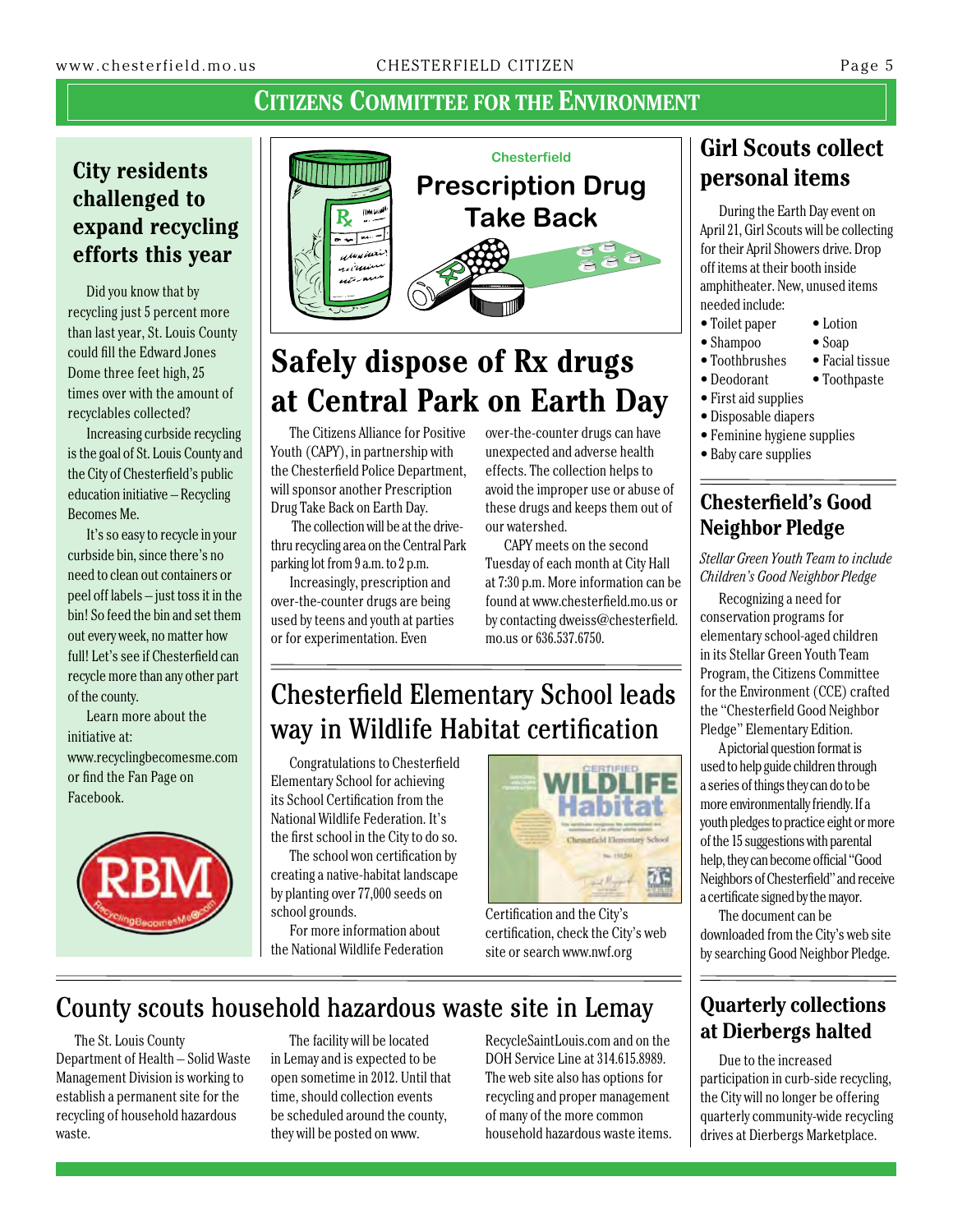### **PLANNING & PUBLIC WORKS**



# **of 3 roads is underway**

As part of the improvements associated with the Chesterfield Valley Transportation Development District, St. Louis County has begun construction on the realignment of the intersections of Wild Horse Creek Road, Long Road and Kehrs Mill Road.

The project includes the following:

- Five lanes of traffic (two northbound, two southbound, and a continuous two-way center left-turn lane).
- Enclosed storm drainage.
- Eight-foot-wide concrete sidewalks on both sides of the roadway.
- Removal and replacement of the bridge over Bonhomme Creek.
- Construction of a single 10' X 8' concrete box culvert.
- Construction of retaining walls, traffic signals, sodding, seeding and other incidental items. A contract was awarded

to Gershenson Construction Company in the amount of \$8,351,583 for this road improvement project. The work began in late December 2011 and it is anticipated that the project will be completed in approximately 19 months (June 2013).

Kehrs Mill Road, Long Road and Wild Horse Creek Road will remain open to two-way traffic

during most of the construction period. However, there will be a 30-day period when Wild Horse Creek Road and Kehrs Mill Road will be closed to thru traffic for the construction of the Kehrs Mill Road tie-in to the new bridge.

During this closure, motorists will be able to travel on eastbound Wild Horse Creek Road to northbound Long Road and on southbound Long Road to west on Wild Horse Creek Road. The closure is this summer June 15-July 13. While the closure is inconvenient to motorists, it is critical to the construction of the box culvert and achieving overall project completion in a timely manner.

Emergency vehicles such as police, fire, and ambulance will be notified about the construction work, allowing these agencies to plan in advance of an emergency.

Regular updates will be provided on the project as it moves forward and will also be available on the St. Louis County highway construction web site: www.stlouisco.com/ PropertyandRoads

For additional information, contact Dave Wrone, Public Information Coordinator, St. Louis County Highways & Traffic at 314.615.8173.



## Updates on other capital projects

#### **Appalachian Trail Phase I – Road Reconstruction**

The City received a federal grant to assist in the reconstruction of Appalachian Trail between Olive Boulevard and Beaver Creek Road.

The improvements will consist of replacing the existing pavement with new concrete, replacing existing rolled curb with a vertical curb, updating stormwater facilities, incorporating features to designate the driving lane versus parking lane, and intersection bump-outs at select locations. No additional right of way is planned. The construction of the roadway is scheduled to begin in May and be completed by the end of the year.

Additional information is available under the City Projects tab on the City's main web site page, or by visiting http://www.chesterfield. mo.us/apptrail.html. Updates will be made as information is available.

#### **Edison Avenue asphalt overlay**

The City received a federal grant to assist in funding an asphalt overlay of Edison Avenue from Baxter Road

to Long Road this year. The project is scheduled to begin this summer and should be completed by this fall.

Additional information is available by contacting the City's Department of Planning & Public Works.

#### **Monarch-Chesterfield Levee Trail - East End**

The City is planning to connect the north and south segments of the Levee Trail on the east side of the Chesterfield Valley.

This will be done in two phases. Phase one will be constructed this year and will continue from the eastern end of the south trail near Edison Avenue and Baxter Road. The trail will continue to the northeast and terminate just north of I-64. In 2013, phase two of the east end will connect this location to the Hardee's Ice Sports Complex Trailhead.

The trail is a partnership among the City of Chesterfield, the Monarch-Chesterfield Levee District, the Chesterfield Valley Transportation Development District, and the Great Rivers Greenway District.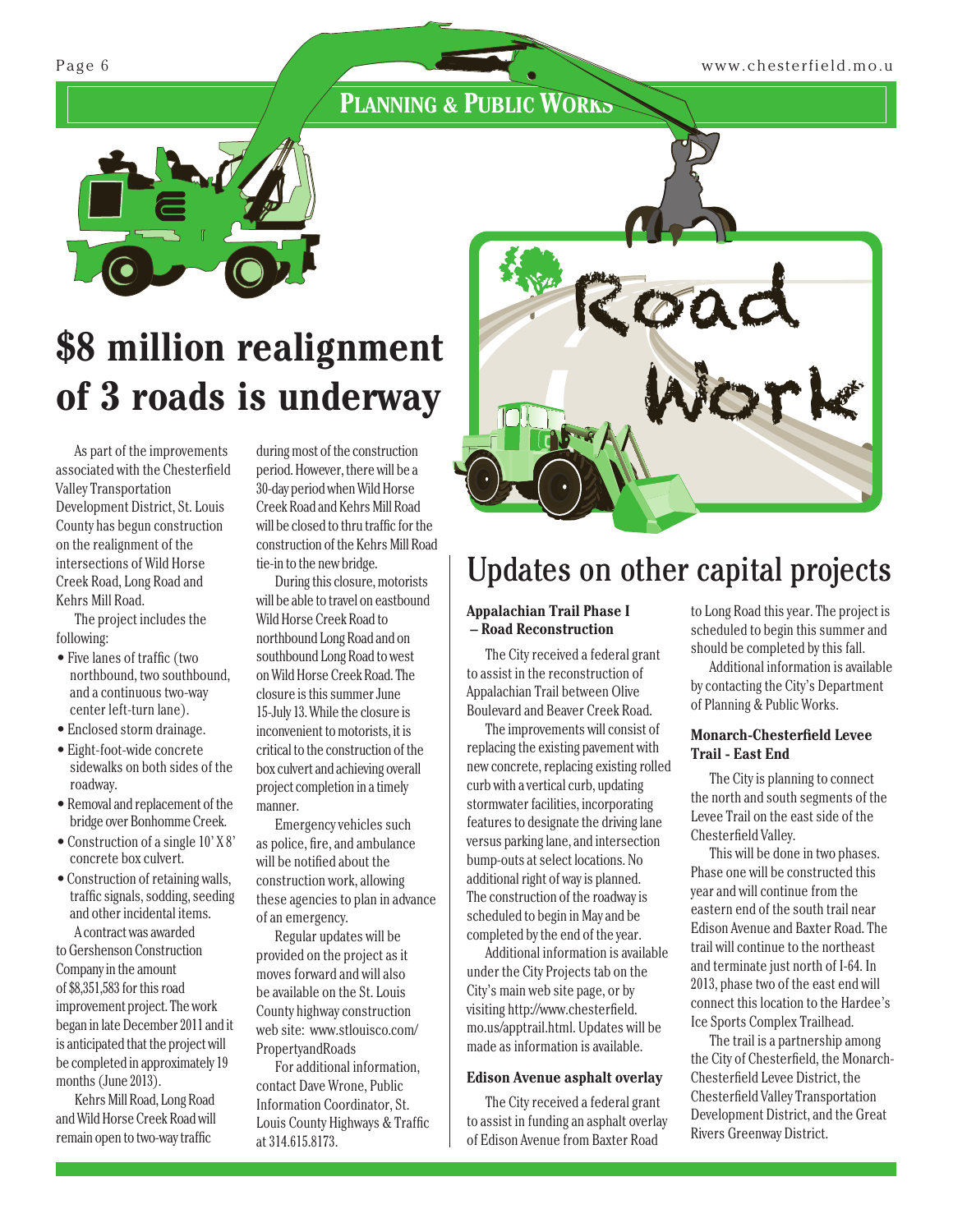### **PLANNING & PUBLIC WORKS**

## City residents can get new tree in right of way for \$100 fee

The Residential Street Tree Program provides for the planting of trees within City right of way (usually the space between the sidewalk and the street) along public residential streets.

In order to qualify for the program, there must be adequate space for a tree as described in the application materials. If adequate space exists, you can submit an application along with a \$100 fee to City Hall. Trees are 2½" caliper, and about 10' tall depending on species, and they are planted twice a year, in the spring or the fall.

The deadline for receiving a spring tree has passed, but an application can be sent by Aug. 31 to receive a tree this fall.

One common misconception about the program is that the City will remove existing trees in the right of way upon receipt of an application for new trees. However, the City only removes trees that are dead, dying, diseased or hazardous, as determined by qualified city staff after an inspection.

To determine if existing trees qualify for removal, you must contact the City at 636.537.4000 and request an inspection before sending in an application for new trees. City staff will perform an inspection, then notify the homeowner of the decision. If the trees are to be removed, an application should be sent in after removal has taken place.

For more information and application materials please visit www.chesterfield.mo.us/ residential-street-tree.html. Hard copies of the application materials are available at City Hall.



## **Benefit\$ of Community Tree\$**

The City of Chesterfield is a thriving municipality that combines beautiful neighborhoods, parks, and recreational opportunities to create an attractive community in which to live, work, and play. The economic health of Chesterfield is closely related to the ability of its municipal government to supply its citizens and visitors with efficient services, safe public spaces, and properly maintained infrastructure. Trees are an integral asset within the community and, with the proper care, will continue to appreciate in value.

Trees provide significant economic, functional, and structural benefits that help improve the quality of life within the City. When properly maintained, trees return overall benefits and value to the community far in excess of the time and money invested in them for planting, pruning, protection, and removal. The city maintains

more than 25,000 trees on its public streets and in its parks. The combined value of the trees exceeds \$31 million.

The City's tree inventory enables us to calculate annual savings provided by our public trees in regards to energy, carbon sequestration, air quality, storm water improvement, and other contributions such as improvement of real estate.

According to estimating standards developed by professional forestry organizations, total annual benefits provided by public trees in Chesterfield exceeds \$1 million.

| <b>Total Annual Benefits of Public Trees</b> |  |  |  |  |  |  |
|----------------------------------------------|--|--|--|--|--|--|
|                                              |  |  |  |  |  |  |
| Carbon Dioxide\$20,806                       |  |  |  |  |  |  |
| Air Quality  \$37,795                        |  |  |  |  |  |  |
| Storm water \$313,690                        |  |  |  |  |  |  |
| Aesthetic/Other \$592,777                    |  |  |  |  |  |  |
| Total benefit  \$1,075,928                   |  |  |  |  |  |  |

## Tree trimming: it's not just for holidays anymore

Tree trimming is an ongoing activity as the City's street tree population matures.

The Street Maintenance Division of the Department of Planning & Public Works systematically trims trees along City streets to provide adequate clearance for vehicles and pedestrians.

Please note that the City's responsibility is limited to those trees located within a public right of way.

Trees are trimmed on a five-year cycle and are also trimmed ahead of scheduled street work.

Residents who want to trim the street trees in front of their homes are asked to contact the Street Maintenance Division at 636.537.4000. It is important to note that all street trees must be trimmed to the City's specifications, providing 12 feet of clearance over streets, and 10 feet of clearance over sidewalks.

#### **Residential sewer program helps with costly repairs**

Are you experiencing a problem with your sanitary sewer lateral? If the answer is yes, then you may be eligible to participate in the Residential Sanitary Sewer Lateral Repair Program. The program will cover the cost of certain repairs up to a maximum of \$15,000.

The program application and policy/procedures document can be obtained at City Hall between the hours of 8:30 a.m. and 5 p.m., Monday through Friday. These documents can also be accessed online at www.chesterfield.mo.us.

For more information, contact the Planning & Public Works Department at 636.537.4762.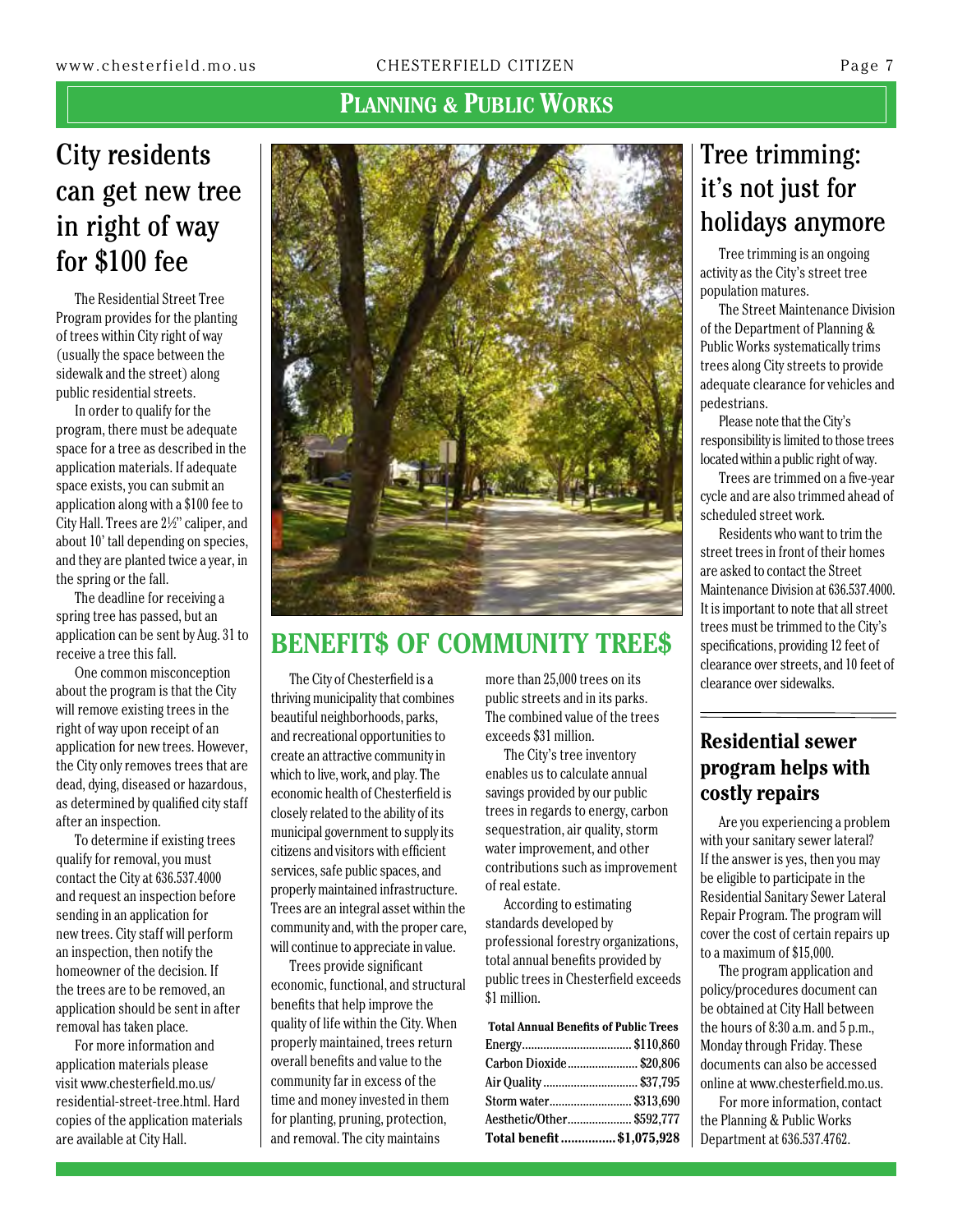## "The Glass Menagerie" & "I Do! I Do!" headline Dramatic License schedule

#### **The Glass Menagerie by Tennessee Williams**

#### **Mar. 1-18 (Thurs.-Sat. at 8 p.m., Sun. at 2 p.m.)**

One of the most revered plays of the 20th century, by one of America's greatest playwrights, this timeless classic set in 1930s St. Louis centers

on family members: living with them, standing by them, escaping them, and loving them anyway. Appropriate for age 12 and over.

#### **I Do! I Do! by Tom Jones and Harvey Schmidt**

#### **April 26-May 13 (Thurs.-Sat. at 8 p.m., Sun. at 2 p.m.)**

Based on Jan de Hartog play "The Fourposter", join Agnes and Michael Snow in this heartwarming musical as they

experience all the trials and tribulations, laughter and sorrow, hope and disappointment of a 50 year relationship.

**Admission:** \$25 adults, \$22 students/seniors (60+) and \$18 active military, theatre industry personnel, groups of 10 or more.

**Theater located** on the upper level Sears wing of Chesterfield Mall, across from Houlihan's Restaurant. For more information, 636.220.7012 or www.DramaticLicenseProductions.org.



## Chamber presents 21st Business Expo

**Business Expo March 8, 4:30 p.m. Doubletree Hotel**

The Business EXPO & Showcase March 8 is an excellent opportunity for attendees to view product demonstrations and speak face-toface with industry professionals in a relaxed atmosphere.

Businesses from around the community converge on the scene to promote their

products and services to the thousands attending. This year aims to be bigger and better with larger booth sizes and more areas in which to move around.

The last two EXPOs were sold out, with more than 80 exhibitors

and in excess of 2,000 in attendance. This Chesterfield Chamber of Commerce event is an excellent opportunity to make face-to-face connections with potential clients

and renew past business relationships.

Exhibitors also offer give-a-ways, raffle prizes, food and more. The Business EXPO &

Showcase is from 4:30-7:30 p.m. at the Doubletree Hotel & Conference Center, 16625 Swingley Ridge Road.

For more information on the Business EXPO & Showcase, contact Stella at 636.532.3399.



*Workers in JA BizTown deposit their paychecks at Bank of America.*

## JA teaches kids that money matters

Junior Achievement of Greater St. Louis in Chesterfield Valley will be host to 2012 academic summer camps where kids learn about personal finance, entrepreneurship, and business management.

Students ages 8-13 can learn about the real world with engaging and fun activities in a mini-city during the week-long day camps.

Registration is open at www.jastl.org.

Camps are held 9 a.m.-3 p.m., Monday through Friday. Before and after care are available. The camps meet in JA BizTown at JA's Dennis and Judy Jones Free Enterprise Center at 17339 North Outer Forty Rd.

For more information, 636.728.0707.

#### **Junior Achievement Summer Camps**

**JA BizWizards – June 11-15 (ages 8-9) JA BizTown – June 18-22 (ages 10-12) JA Young Entrepreneurs – June 25-29 (ages 11-13)**

## Civic Orchestra sets Spring Concert

**April 14, 8 p.m. Logan College**

Spring is in the air, which means the St. Louis Civic Orchestra is gearing up for their April 14 concert featuring Jean Sibelius' brilliant four-

movement masterpiece, Symphony No. 2, and a solo by the winner of the Florence Frager Young Artist Concerto Competition.

The St. Louis Civic Orchestra invites all ages to experience world-class, affordable music, right in their backyard. The group performs an array of contemporary and classic pieces, bringing a rich

cultural and educational component to the community.

The Spring Concert will be held at 8 p.m. at the William D. Purser

Center on the Logan College of Chiropractic. Tickets are \$12 for adults, \$7 for children/seniors, and may be purchased online at www.stlouiscivicorchestra. **Spring Concert** 

org or at the door, prior to the performance.

The orchestra will also provide the featured entertainment to open the 2012 amphitheater season on May 12 at 8 p.m.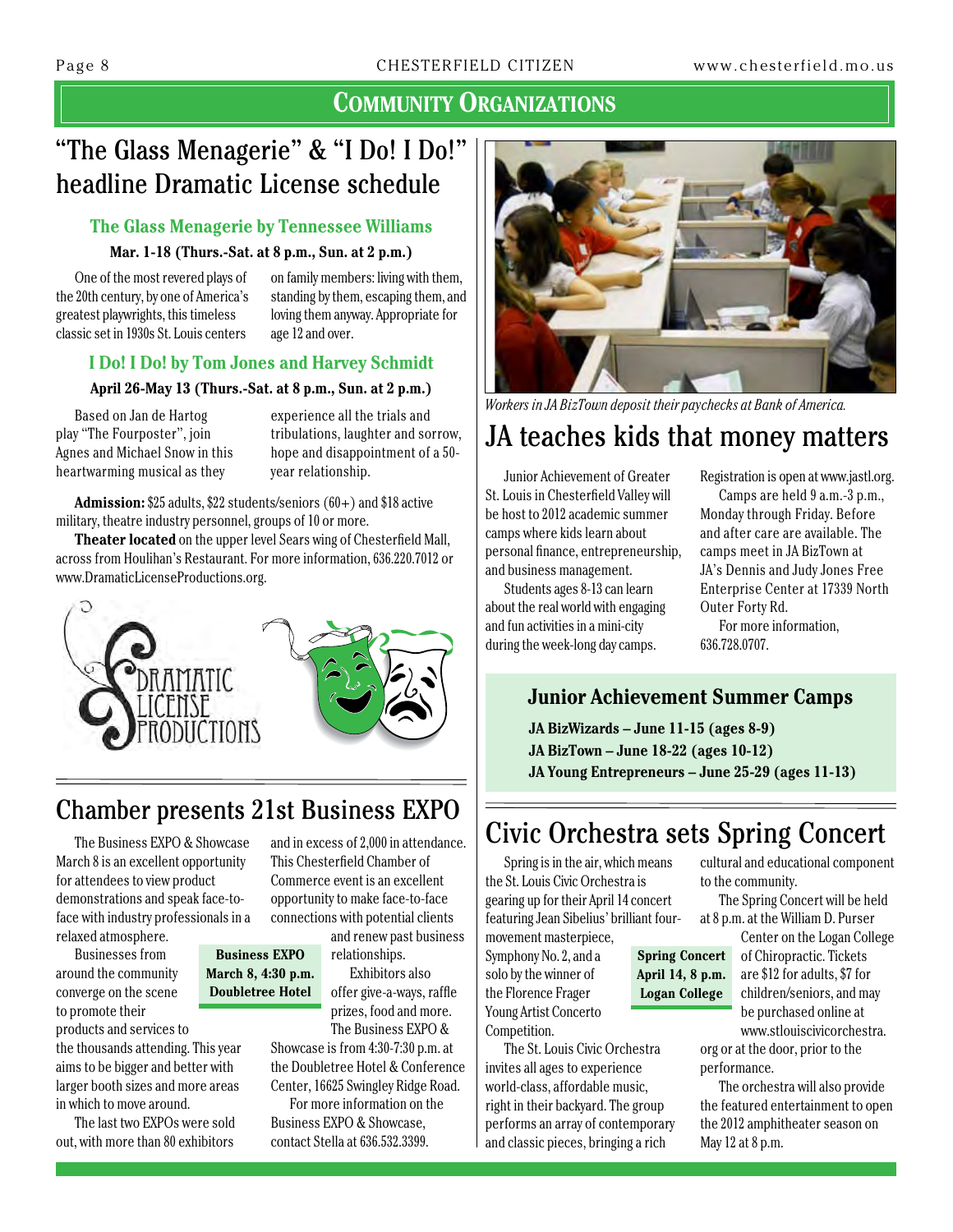## Central 9th grader wins writing contest

Hosted by Chesterfield Arts, the Chesterfield Writers Guild sponsors various writing contests throughout the year for virtually every age category. Jacquline Ihnat won the 2011 Phyllis Corbet High School

Writing Contest – The 16 Challenge – for Writers of Poetry and Short Fiction. The contestants were given a list of 16 words that had to be used in their writing.

**The Feather By Jacquline Ihnat** 

## Jacquline's winning piece:

*Parkway Central High School*

I open the beaten trunk Diversified junk cluttered at the bottom A documentary of my life. I don't remember what impelled me to search through these memories Until I come to a rusted lunch box. My Elementary School lunch: Sandwich, pudding cup and fruit snacks Eaten in a desolate corner alone. He came to taunt me each day. "Raven, Raven!" he would chant my name Throwing feathers into my hair that had been found on the playground Laughing when I ran home crying. But while journeying through adolescence He slowly became my proxy. He no longer taunted me for any gaffe I made But helped me reach my zenith. "Raven, Raven!" he would call my name Showing me a shiny speckled feather he had found Tucking it gently behind my ear. He was the ascendant factor in my life. Watching bad television with him on rainy Saturdays Became a ritual I adored. I lived for him. So when he came to pick me up in a rented tuxedo Slipping a corsage over my wrist And posing for pictures taken by my parents It felt just as natural as years later When he slipped a ring over my finger Smiled at me with that alluring smile of his And proposed. We traveled through time and space Years and Furlongs Always together. But now it's time to say goodbye. I open the old lunch box Where a speckled feather lies. I remember him running his hand through my hair "Raven, Raven," he would whisper my name. I place the feather on my nightstand and slip on my black dress Ready to say goodbye.



*The work of Sherri Jaudes, who specializes in metal and jewelry, will be featured at the upcoming exhibit at the Chesterfield Arts Gallery. See a color version of this photo and entire newsletter at www.chesterfield.mo.us.*

## **Chesterfield Arts presents "Simplicity Entangled"**

The Gallery at Chesterfield Arts' next show – entitled *Simplicity Entangled* – features the work of artist Sherri Jaudes and other regional artists.

The exhibit is March 9 through April 28. The opening reception is March 9, 6-8 p.m. and is free and open to the public.

#### **The Jade G. Bute Adult Writing Contest**

Deadline for submissions is March 19. Contest winners are invited to read their winning pieces on Wednesday, April 11, 7-8:30 p.m. This event is free and open to the public.

#### **Camps**

Summer camps start June 4. Registration opens in April. Pottery, painting, drawing and much more!

## **The Gallery at Chesterfield Arts**

**Chesterfield Arts is located at 444 Chesterfield Center. For directions or more information about upcoming events, visit www.chesterfieldarts.org or call 636.519.1955.**



#### **Studio Night Live**

May 4, 5-8 p.m. Open House – Sample the opportunities for the 2012 summer season at Chesterfield Arts with the entire family. Enjoy Lego sculptures and on-the-spot art challenges.

#### **Take a seat – Unveiling Event**

June 2 at Amphitheater The unveiling of the Public Art Fiberglass Form Chair Project.

Elementary to college students from 22 area schools artfully embellished the chairs. Families are invited.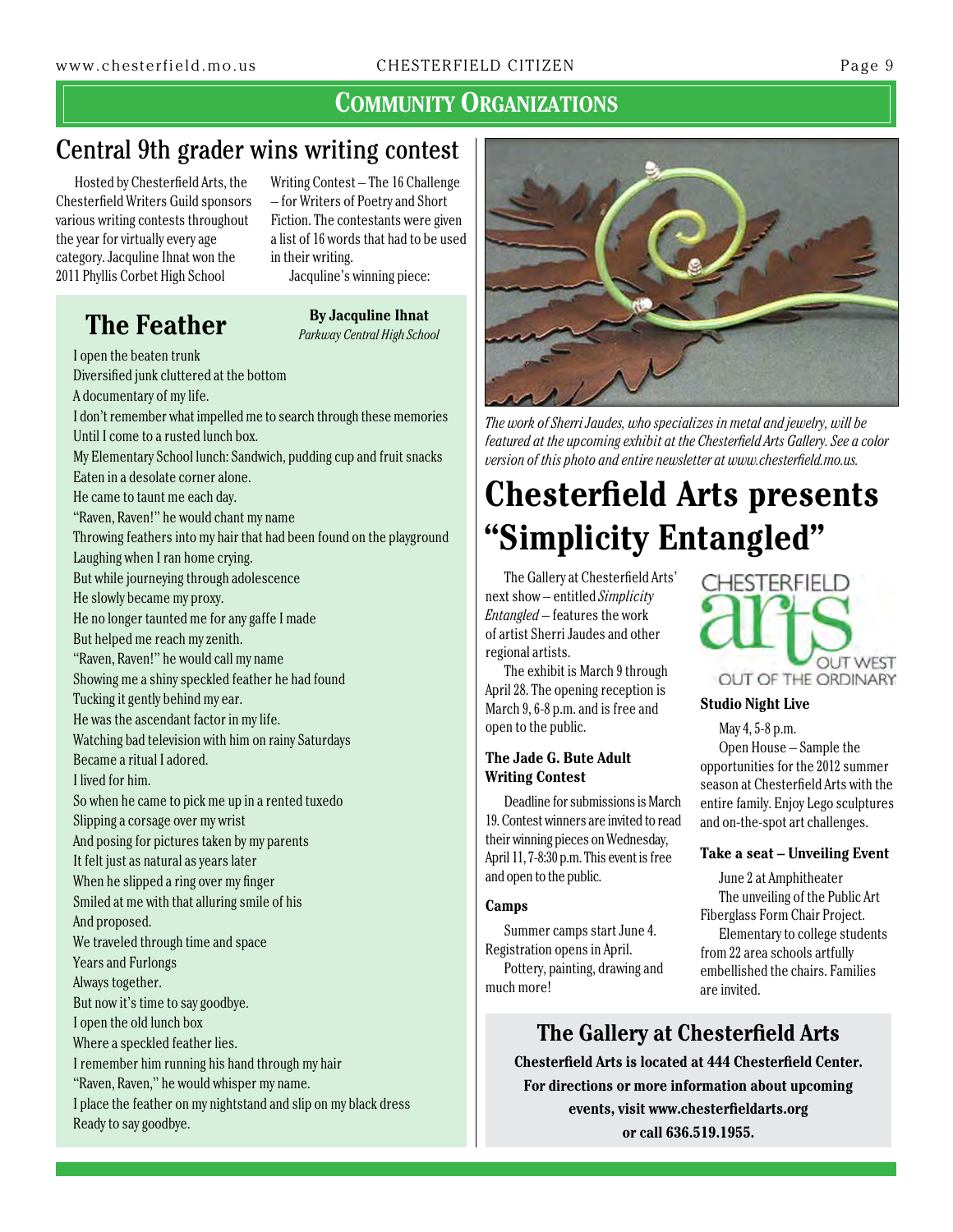## *2,000 bright blue butterflies star in Morpho Mania*

Blue Morpho butterflies will rule the Sophia M. Sachs Butterfly House during March.

Visitors can witness up to 2,000 of the bright blue creatures in free flight all month as March Morpho Mania is celebrated daily from 9 a.m. to 4 p.m., except Mondays when the facility is closed. The event is included with Butterfly House admission.

Common Blue Morpho butterflies (Morpho peleides) are a visitor favorite, easily identified by their iridescent blue wings and eight-inch wingspan. The species is native to Central and South America, so they generally aren't seen in this country. The 8,000-square-foot tropical conservatory at the Butterfly House is normally home to approximately 300, but during March, the facility will be immersed in blue.

"This is by far the largest exhibition of Blue Morpho butterflies found anywhere in the country," said Mark Deering, director of the Butterfly House. "They are one of the largest butterflies, and by far the favorite among guests. This is a perfect opportunity to see over two thousand at once, and to get some great photos as well!"

The Butterfly House obtains its Blue Morphos from the El Bosque Nuevo butterfly farming operation in Costa Rica. The butterfly farm provides locals income and allows for the restoration of native habitat, increasing the potential for species



**March Morpho Mania Tuesdays-Sundays in March 9 a.m.-4 p.m. Butterfly House, Faust Park \$6 adults, \$4 children (3-12)**

of native animals and plants to survive in the wild.

The blue color is actually the effect of refracted light on the scales of their wings and is a useful defense mechanism for bewildering predators. When not in flight, the spotty brown underside of the butterfly's closed wings provides camouflage, again confusing predators which mistake the spots for animal eyes.

*A visitor provides a landing strip for a Blue Morpho butterfly. Photo courtesy of the Missouri Botanical Garden. See color version of this newsletter at www.chesterfield.mo.us.*

In the wild, males travel about during the day to establish territory and attract females. They feast on rotting fruit, tree sap, dung and dead animal carcasses. At the Butterfly House, their vegetarian diet mainly consists of bananas and other fruits presented on hanging feeding plates.

Family activities designed for children 2-12 will be offered each weekend in March 10a.m.-3 p.m. in the Lopata Learning Lab. Visitors can learn about the Morphos' tropical rainforest home and the other animals and plants that share it. The butterfly's wings can be examined under microscopes, and the lifecycle studied. There will also be crafts.

The Butterfly House is located at 15193 Olive Blvd. in Faust Park.

Butterfly House admission is \$6 for adults, \$4.50 for seniors (ages 65 and over) and \$4 for children (ages 3-12). No charge for children under 3 or Missouri Botanical Garden members.

For more information, visit www.butterflyhouse.org or call 636.530.0076.

## County offers 'Age Smart, Age Well' program to residents 50 and over

St. Louis County residents, age 50 and over, have an opportunity to learn computer skills and strategies for successful aging through the "Age Smart, Age Well" program sponsored by the St. Louis County

Department of Human Services.

"Age Smart, Age Well" offers various options for computer training, including Basics, Microsoft Windows, Word, Internet and Email. Participants also attend

presentations about free and low-cost community resources that support wellness and life enrichment for the retirement years.

 "Age Smart, Age Well" sessions are scheduled in six-week intervals

throughout the year, on Monday and Wednesday mornings at various locations throughout St. Louis County.

For more information, call Karen Bono at 314.615.4474.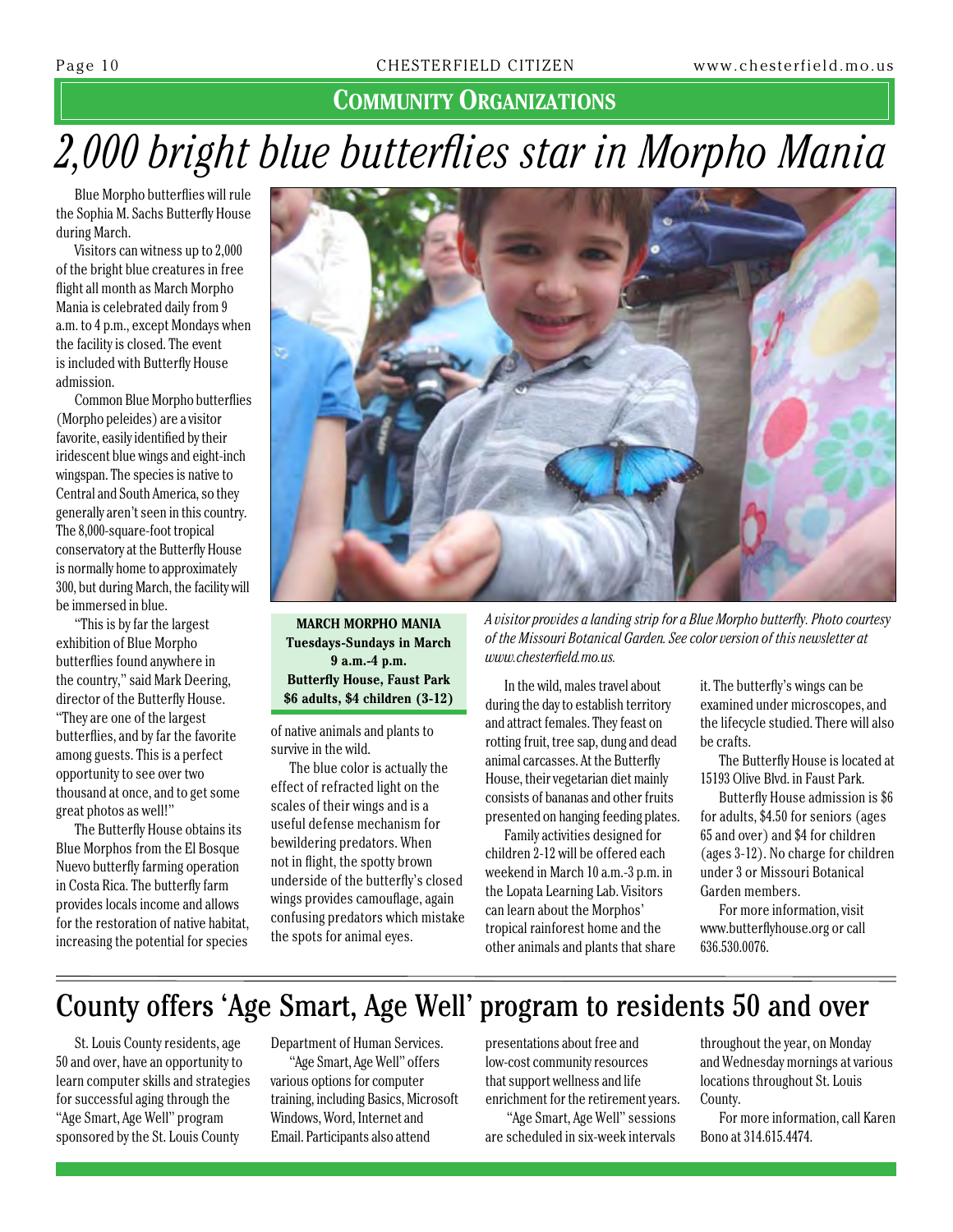## **Fun Friday Puppet Shows at Carousel in Faust Park**

**March 9: Peter Rabbit March16: Stories Around the World March 23: Magic Rabbit Tales**

Doors open at 9:30 a.m. Puppet Show 10-10:30 a.m. Children and parents see entertaining puppet shows and a complimentary ride on the Carousel after the show.

Tickets \$5 (12 months and under free with paid adult) in advance. \$7 the day of performance

Call 314.615.8383 or visit the St. Louis Carousel Gift Shop to purchase tickets.

#### **Storytelling Festival**

Friday, May 4

9 a.m. (Doors open at 8:45 a.m.) The St. Louis Carousel in Faust Park is one of several locations in the St. Louis area hosting free storytelling during the St. Louis Storytelling Festival. Visit www.storytellingfestival. org for more information.

#### **Free carousel rides for mom**

Sunday, May 13, 10 a.m.-4 p.m. All moms ride the Faust Park carousel free on Mother's Day.

#### **Carousel history**

The carousel was built in Philadelphia and installed in 1929 at the Forest Park Highlands. When the Highlands burned in 1963, the carousel was the only structure left standing. Howard C. Ohlendorf purchased the carousel to prevent it from being dismantled and donated it to St. Louis County Parks in 1965.

## **Festival set for May 19**

Saturday & Sunday, May 19-20 10 a.m.-5 p.m. – Faust Park.

• Live Music Performances • Juried Local, Regional & National Artists



*Kids can ring in the fun at Kemp Auto Museum's Big Truck Day June 10 on the plaza from 10 a.m. to 3 p.m.*

## Auto Museum features cool cars, big trucks

Some of the rarest vintage and new automobiles in the world will be on display Sunday, May 20, at the 5th Annual Concours d' Elegance on the Sachs Plaza of the Kemp Auto Museum from 10 a.m. to 3 p.m. There is no admission charge.

Many of the cars have won awards at the prestigious Concours d'Elegance events at Pebble Beach, Amelia Island, Meadow Brook Hall and other venues. This event is the only invitational display of world-class automobiles in the area.

Kemp regularly features Mercedes-Benz and other awardwinning cars on loan from private and public collections. Food and beverage are available.

#### **Big Truck Day**

See mighty emergency and construction machines plus others at the 5th Annual Big Truck



**Faust Fine Arts & Folk** winning cars on loan from private *Visitors check out the vehicles on the plaza at the Kemp Auto Museum.* 

Day June 10, 10 a.m.-3 p.m. Each year, thousands converge on the museum's 14,000 square-foot plaza to hear live music, have their faces painted and collect prizes and giveaways.

More than 30 trucks fill the site,



Please bring a nonperishable food item to support Operation Food Search. This outdoor show is free to the public.